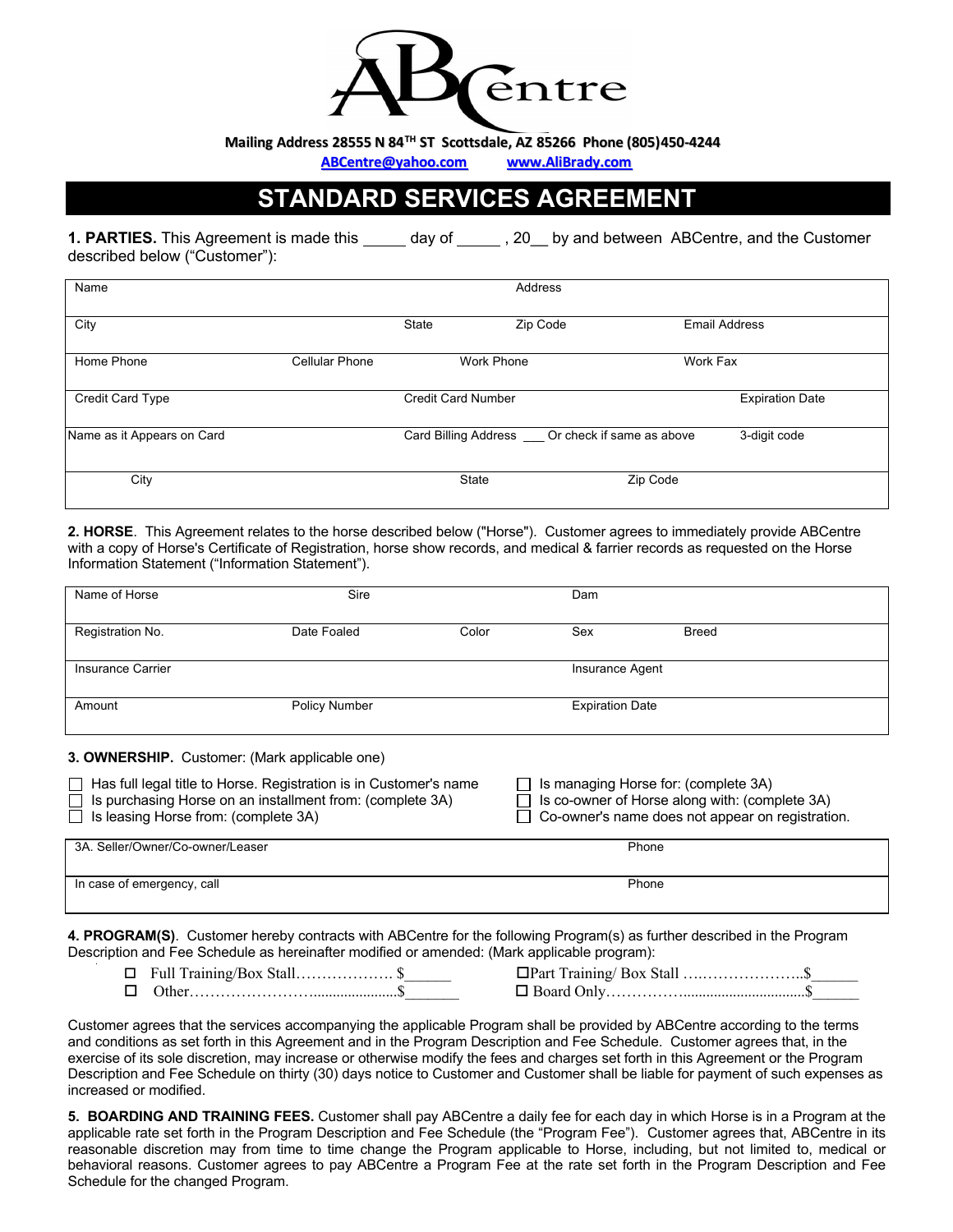**6. FEES AND EXPENSES.** In addition to the Program Fee, Customer shall pay all additional fees and expenses set forth in the Program Description and Fee Schedule, which are applicable to Horse or the services provided ("Additional Expenses"). Customer shall also pay or reimburse ABCentre promptly for all taxes and assessments, except income taxes, related to this Agreement and the Services (including any interest and penalties imposed in connection with such taxes).

**7. ACCEPTANCE.** This Agreement is not effective until approved and executed by ABCentre, which reserves the right to reject any Horse at its sole discretion, and return any unruly Horse at Customer's expense.

**8. TERMINATION.** ABCentre may terminate this Agreement immediately upon notice to Customer in the event that it believes, in its sole discretion, which the Horse presents a threat of injury to person or property (including, but not limited to, unruly behavior or contagious illness) or in the event Customer violates stable rules, stable hours, disrupts business, or endangers others. In such event, ABCentre reserves the right to remove the Horse from premises at Customer's expense.

**9. TRANSPORTATION.** Customer shall be solely responsible for paying the costs of transporting Horse in connection with this Agreement. Customer hereby authorizes ABCentre to transport, or to select a third-party to transport Horse to a veterinary medical facility, horse show, or any other location. Customer agrees to pay for any such transportation.

**10. BILLING TERMS.** The Program Fee shall be due and payable in advance and shall be due on the 5th day of each month. Any additional expenses shall be due and payable upon the receipt of statement. All Show Fees shall be due and payable in advance, and must be paid prior to Horse departing for any horse show. If Customer fails to object to any item charged on a statement within fifteen (15) days from the date such statement is deposited in the United States mail or personally delivered, then it shall be conclusively agreed by Customer that such amount is fair and correct and is owed to. All payments hereunder shall be made in lawful money of the United States at the address set forth above.

**11. DELINQUENT PAYMENTS.** Any payment not made within fifteen (15) days of the due date shall be deemed delinquent. Customer agrees that time is of the essence in payment of all amounts due under this Agreement and that it would be impractical to fix exact amounts of damages if Customer fails to pay promptly. ABCentre shall be entitled to charge as liquidated damages on any delinquent balance, a late fee of 2% of outstanding balance for each month balance is not paid in full. In addition to the foregoing, ABCentre may take such action as it deems appropriate to protect its interests, including the cessation of any Services in excess of standard board or refusing to take Horse to a show.

**12. SECURITY INTEREST AND LIEN.** Customer hereby grants ABCentre a security interest and lien on said horse as security for all payments now or hereafter owing and performance of all obligations of Customer hereunder. If customer is not the legal owner of the Horse, Customer specifically represents and warrants that the person signing this Agreement is a dully authorized attorney-infact to execute this Agreement and grant the security interest and lien granted hereby for the owner of the Horse as a result of this Agreement. If Customer fails to perform fully and timely any obligation under this Agreement, ABCentre, at its option, may declare and exercise all rights in the Horse as a result of this Agreement allowed by this Agreement and/or the California Uniform Commercial Code.

#### **13. HEALTH REQUIREMENT, VACCINATIONS, AND VETERINARY CARE.**

A. Customer warrants that Horse is free from all contagious or infectious diseases upon delivery to ABCentre.

B. Prior to the arrival of Horse at ABCentre, Customer shall have the Horse vaccinated and tested for strangles, equine influenza, tetanus toxoid, encephalomyelitis, rhinopneumonitis, sleeping sickness, and a negative coggins (swamp fever) test, West Nile and shall provide a record of the Horse's vaccination and testing within the last ninety (90) days.

C. Customer shall provide to ABCentre on or before the time Horse is delivered a fully completed Horse Information Sheet.

D. Should the Horse arrive at ABCentre without such vaccinations and coggins test as required above, ABCentre may, at its option refuse to accept Horse or provide the vaccinations and coggins test at Customer's expense. All vaccinations and deworming will be administered thereafter at prescribed intervals by ABCentre.

E. Customer hereby authorizes ABCentre to provide or arrange for, at Customer's sole expense, all veterinarian services or treatments to Horse that ABCentre reasonably believes to be necessary.

F. If at any time while Horse is at ABCentre, it is determined by ABCentre, in its sole discretion, that Horse has a contagious or infectious disease or for any other medical reason should be removed from ABCentre, ABCentre shall give Customer notice of such condition and shall have the right to have Horse removed from ABCentre immediately at Customer's sole expense.

G. ABCentre shall have the right to require that Horse receive, at Customer's sole expense, a veterinarians certificate of health prior to Horse's release from ABCentre.

#### **14. RELEASE OF HORSE.** *MUST BE PAID BY CASH, CHECK OR CASHIERS CHECK. NO EXCEPTIONS!*

Customer shall provide ABCentre with a 30 notice of said horse to leave the program and at least a twenty-four (24) hours' notice of intent to pick-up Horse on a weekday and with forty-eight (48) hours' notice on a weekend. Failure to provide a 30 day notice will result in a 15 day full rate penalty fee to paid in full before horse leaves the property, unless otherwise mutually agreed upon. Customer shall provide ABCentre with written authorization to release Horse to any third party transporter and ABCentre shall have no obligation to release Horse without such written authorization. Upon commencement of the loading of Horse by a third party transporter or Customer, Customer assumes full responsibility and liability for the health, soundness, transportation and care of Horse.

**15. SELECTION AND PAYMENT OF THIRD PARTY SERVICE PROVIDERS**. From time to time, ABCentre may arrange for third party service providers to provide services to Horse or for Customer, including but not limited to, veterinary, farrier, photography and transportation services ("Third Party Service Providers"). Where ABCentre directly pays the Third Party Service Provider, the fees of such provider shall be deemed Additional Expenses and paid directly to ABCentre. Where the Third Party Service Provider directly bills Customer, Customer agrees to pay such Third Party Service Provider promptly in accordance with the invoice terms. Customer acknowledges that the availability of such Third Party Service Providers is critical to the success of ABCentre and that, therefore, prompt payment of Third Party Service Providers is a material term of this Agreement. Customer further acknowledges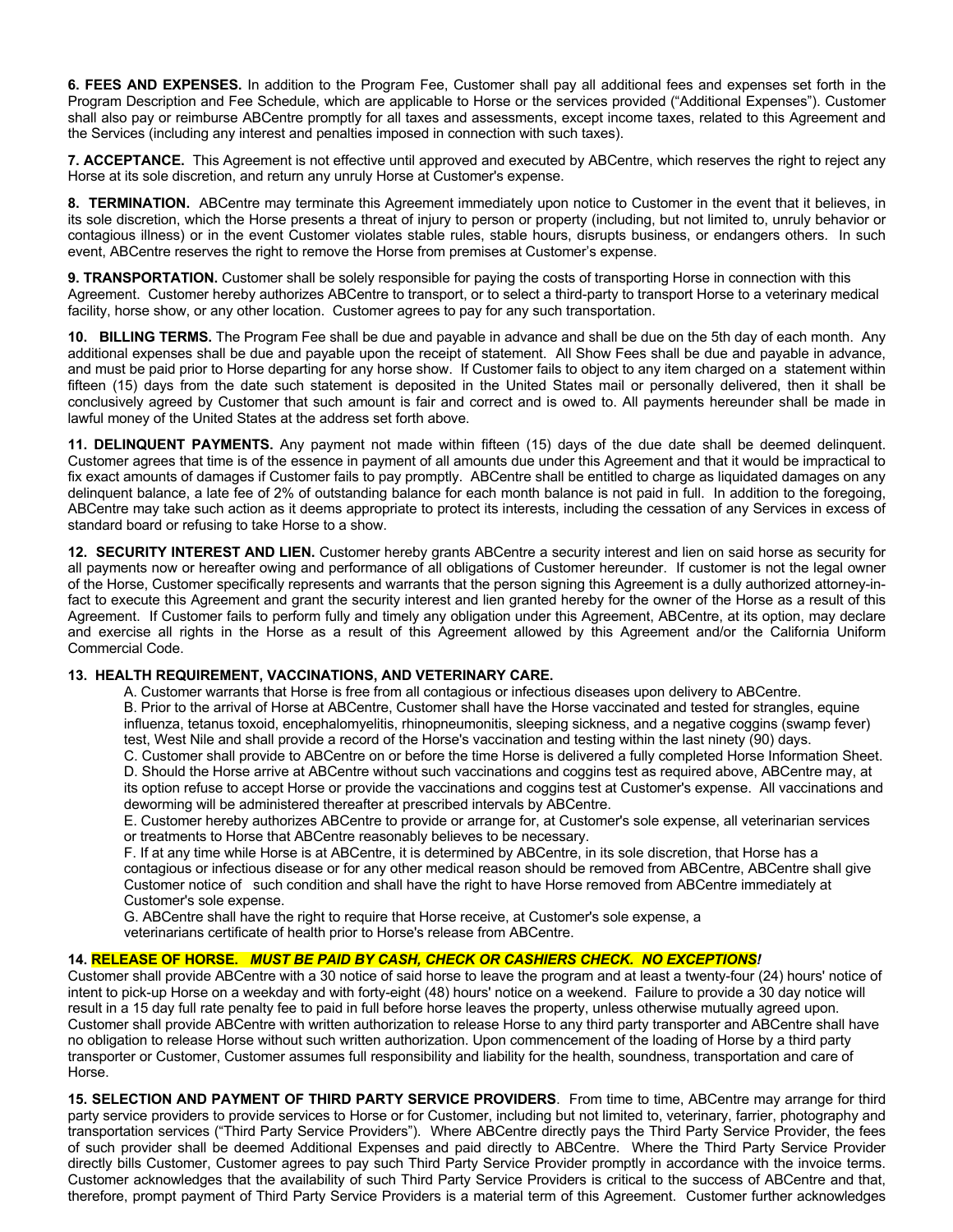that ABCentre selection and arrangement for the provision of services by Third Party Service Providers is done as an accommodation to Customer and that such Third Party Providers are not the agents, employees or joint ventures of ABCentre. In no event shall ABCentre be liable for any action or inaction of a Third Party Service Provider.

**16. DECISIONS REGARDING TRAINING AND SHOWING OF HORSE AND ABCENTRE'S RIGHT TO ENGAGE IN CONFLICTING ACTIVITIES.** Customer agrees that ABCentre shall have the right to decide, in its sole discretion, in what shows and what classes the Horse should be entered and in what manner the Horse should be trained. Customer acknowledges and agrees that ABCentre and its trainers shall not be committed to show Horse in any particular show or class unless ABCentre agrees in writing to show the Horse at such show or class. ABCentre and its trainers may cancel any such commitment to show the Horse by giving Customer at least thirty (30) days written notice of such cancellation. Customer agrees that ABCentre shall not be liable to Customer for any claims or expense in the event of such timely notice of cancellation. Customer acknowledges that ABCentre shall engage in activities which may directly conflict with Customer's interest with regard to the Horse, including the showing, training and showing of other horses which compete or could compete with Horse. Customer acknowledges that ABCentre shall be free, in the exercise of their sole discretion, to elect not to show Customer's Horse in any given show or class in order that ABCentre will be able to show other horses which compete or could compete with Horse. Customer acknowledges such conflicts and potential conflicts and knowingly and freely waives the right to object to or take any other action with respect to such conflicts even if Customer is harmed thereby.

**17. FULL Equine INSURANCE.** Customer warrants that Horse, while located at ABCentre, is covered by insurance in an amount at least equal to the full value which Customer places on said horses. Upon request, Customer agrees to provide ABCentre a certificate of insurance evidencing that his insurance requirement has been satisfied and with copies of its insurance policy or policies on the Horse upon request. Customer may elect to be self-insured and assumes all responsibility for loss and liability. Customer should contact an insurance agent with regards to these and other coverage's available.

**18. SALES COMMISSION AND ABCentre RIGHT TO SERVE AS JOINT AGENT.** If (i) Customer has placed Horse in any of ABCentre training or care programs, and Horse is sold; (ii) Horse is sold as a result of activities of ABCentre or any of its employees; or (iii) Horse is otherwise sold to a person or entity for which ABCentre or any of its employees is the procuring cause, then Customer shall pay ABCentre promptly at the time of such sale an amount equal to fifteen percent (15%) of the total purchase price or value of the consideration to be received by Customer. Customer agrees that ABCentre and any of its employees may serve as both an agent for Customer and as an agent for the purchaser of the Horse and Customer hereby knowingly and freely waives the right to take any other such action with respect to such dual agency.

**19. RELEASE AND INDEMNIFICATION OF ABCentre BY CUSTOMER.** With the exception that the following provisions of this Section shall in no event be constructed to require indemnification by Customer in excess of that permitted under the public policy or the applicable law, Customer shall indemnify, defend and save harmless ABCentre, their employees, agents, veterinarians, attorneys, accountants, farriers, successors, assigns, and any of them, of and from; (i) any and all claims, demands, causes of action, damages, costs, expenses, losses or liabilities, in law or in equity, of every kind and nature whatsoever, known or unknown, arising out of or in any manner connected with any damage or injury to any third person or persons or to the property of any third person caused by Horse while it is in the care and custody of ABCentre, Crimson Farms, their employees, agents, veterinarians, attorneys, accounts, farriers, successors, assigns, or any of them; and (ii) any and all claims, demands, causes of action, damages, costs, expenses, loss, liabilities, in law or in equity, of every kind and nature whatsoever, known or unknown, arising, out of or in any manner connected with the Horse which is caused or alleged to be caused by the acts or omissions of ABCentre, their employees, agents, veterinarians, attorneys, accountants, farriers, successors, assigns, or any of them. At Customer's own cost, expense, and risk, Customer shall (i) defend any and all suits, arbitration's or other proceedings that may be brought or instituted by third persons or by the legal owner of the Horse (where Customer is not the legal owner) against ABCentre, their employees, agents, veterinarians, attorneys, accounts, farriers, successors, assigns, or any of them, for any and all in enforcing the indemnity granted in this Section. ABCentre, their employees, agents, veterinarians, attorneys, accounts, farriers, successors, assigns, or any of them shall have the right to select his/its own counsel to defend any claim within the scope of this section at Customers expense. ABCentre will also receive a 15% commission payable at the time of sale from any horse sold 30 days after horse leaves care of ABCentre if ABCentre institutes sale.

**20. ARBITRATION REQUIREMENT.** The parties hereby agree to submit all controversies, claims, and matters of difference to arbitration in Scottsdale, Az according to the rules and practices of the American Arbitration Association from time to time in force, except to the extent that such rules are inconsistent with the provisions of this Section. This submission and Agreement to arbitrate shall be specifically enforceable. Without limiting the generality of the foregoing, the following shall be considered controversies for this purpose: (i) all questions relating to the breach of any obligation, warranty or condition hereunder; (ii) failure of any party to deny or reject a claim or demand of any other party; and (iii) all questions as to whether the right to arbitrate any questions exist. Arbitration may proceed in the absence of any party if written notice (pursuant to the American Arbitration Association's rules and regulations) of the proceedings has been given to such party. The parties agree to abide by all awards rendered in such proceedings. Such awards shall be final and binding on all parties to the extent and in the manner provided by Arizona statute. All awards may be filed with the clerk of the state court in the county in which the principal office of the party against whom such award is rendered is located, as basis of judgment and of the insurance of execution for its collection and, at the election of the party making such filing, with the clerk of one or more courts, state or federal, having jurisdiction over the party against whom such an award is rendered or his property.

**21. WAIVER, AMENDMENT OR MODIFICATION.** No provisions of this Agreement shall be deemed waived, amended or modified by either party unless such waiver, amendment modification is in writing and signed by the party against whom the enforcement of such wavier, amendment or modification is sought. The failure of ABCentre to enforce any of the provisions of this Agreement shall not be constructed as a wavier of such provision or of the right of ABCentre thereafter to enforce such provisions.